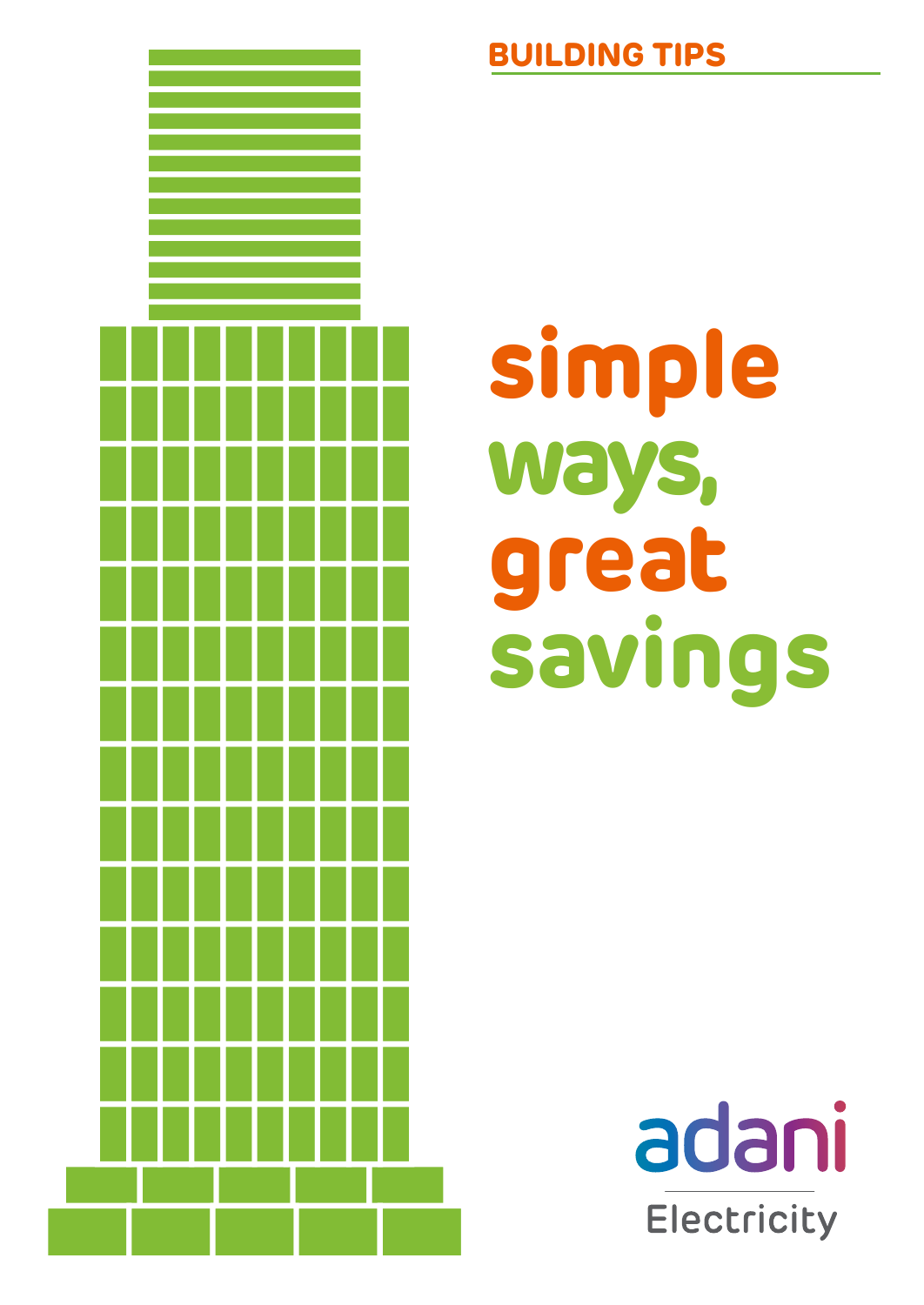#### **Lets change the world with Green Buildings.**

 Today, when the natural resources are depleting rapidly, The Green Building concept proves to be vital for conservation of our environment.

 The Green Building concept takes complete care of Energy Efficiency (EE) and Energy Conservation (EC), thus contributing in making this world a great place for everyone to live in. So lets come together to ensure that your building is

built on the principals of 'Green Building' concept.

Let us create a world that is healthy, efficient & pleasant .Green buildings include following measures to reduce Energy Usage.

- > Solar water heating is provided to reduce the energy needs.
- On-site generation of renewable energy through solar power, wind power, hydro power, or biomass can significantly reduce the environmental impact of the building.
- Use of high-efficiency glazing and insulation in walls, ceilings and floors. This increases the efficiency of the building envelope.
- Orientation of windows, walls and placement of porches. Trees are planted to shade windows and roofs during the summer while maximizing solar gain in the winter.



> Day lighting is provided to maximize natural light and minimise the need for electric lighting during the day.

#### **How are building rated in India?**

 In our country, the buildings are rated by two building rating systems viz.

 -LEED (Leadership in Energy & Environmental Design) India

 -TERI (The Energy & Resources Institute) Griha.

The LEED–India Green Building rating system came into effect on 01Jan 2007 based on the LEED rating system with minor modifications so as to suit Indian conditions and priorities.The various rating levels in the rating viz.'Platinum','Gold','S ilver'and 'Certified' are awarded in recognition of the extent to which the building outperforms the expectations of the national codes.

 LEED - India adopts a number of Indian Codes and Standards viz. National Building Code (NBC), Ministry of Environment & Forests (MoEF) guidelines, Central Pollution Control Board norms and the Energy Conservation Building Code (ECBC).

 TERI, Griha Green building rating system facilitates design, construction, operation and evaluation of environment friendly buildings. It prescribes voluntary rating system for new commercial, residential and institutional buildings. It is a point based scoring system to evaluate buildings on "green scale"

 LEED – India rating system has allotted 17 out of total 69 points to the Energy Conservation initiatives in New Constructions, which the highest weight assigned to any single category.

 In India ECBC has been developed to set the standard for Energy Efficiency in buildings. ECBC has been developed by India's Bureau of Energy Efficiency (BEE), and is mandated by the Energy Conservation Act, 2001.

 ECBC sets minimum energy efficiency standards for design and construction of buildings. It encourages Energy efficient design or retrofit of buildings and has appropriate regard for economic considerations.

 ECBC finds its scope encompassing Building Envelope, Indoor and Outdoor lighting, Heating Ventilation and Air Conditioning (HVAC) System, Service Water Heating and Pumping and Electrical Systems including motors and transformers.

 ECBC is applicable to all buildings having connected load greater than 500kW or contract demand grater than 600kVA.

 Various studies indicate 27-40% energy savings in ECBC-compliant buildings compared to a typical commercial building with annual energy consumption of 200kWh/m2.